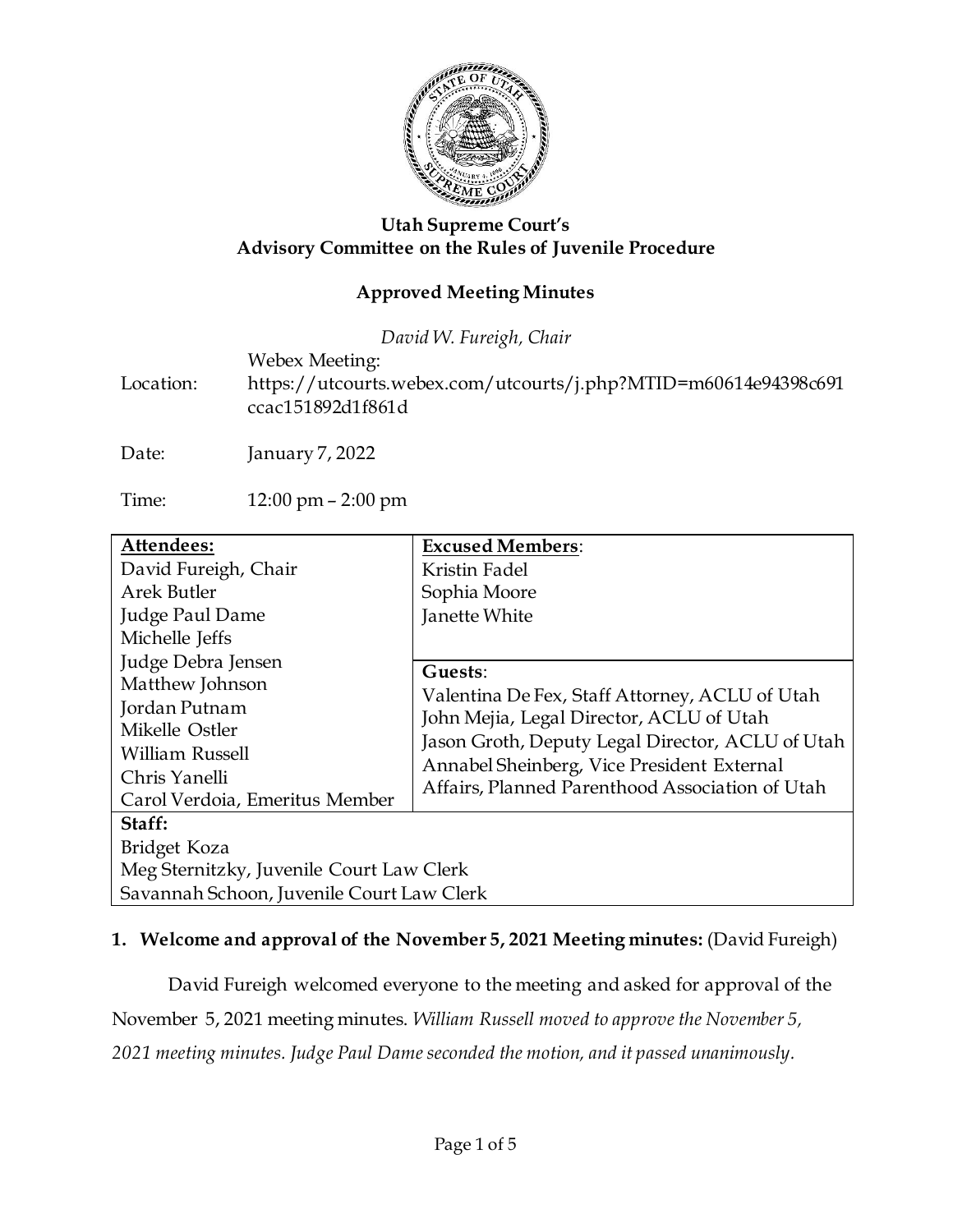David then discussed the proposed 2022 meeting schedule and reviewed that meetings will be held the first Friday of every month from 12-2 pm, excluding July. *The committee agreed to the proposed schedule. Bridget Koza will send out calendar invites for the meetings.*

**2. Discussion:** Rule 60: Judicial bypass procedure to authorize minor to consent to an abortion**:** (Judge Paul Dame)

David introduced guests from the ACLU of Utah and Planned Parenthood Association of Utah and committee members made introductions. David Fureigh provided background information for the committee's continued discussion on the time frame for judicial bypass hearings under paragraph (d). David reviewed with the committee that Rule 4 was amended in 2018 to mirror the computation of time in the Utah Rules of Civil Procedure to count weekends and holidays. This change to Rule 4 inadvertently changed the time frame under Rule 60, which requires the juvenile court to hear and resolve a judicial bypass petition within three days. David noted that, under the current rule, a hearing must be held Monday for a petition filed on Friday, which makes it difficult for the Guardian ad Litem to meet with the petitioner and for the court to resolve the petition. David additionally noted that Rule 60 does allow for a oneday extension. The proposed changes to Rule 60 would align the time computation with the pre-2018 changes to Rule 4.

Valentia De Fex, staff attorney at the ACLU of Utah, then spoke on the impact of the proposed rule change. Ms. De Fex stated that the committee should consider the appellate process and the steps a minor must take before a petition is filed. Ms. De Fex noted that these steps can delay the process of obtaining care and can impact the cost and the type of procedure a minor must undergo. Ms. De Fex suggested that these delays make it even more imperative petitions are resolved as expeditiously as possible. Ms. De Fex explained that minors have a constitutional right to these proceedings and the pro bono attorneys, who assigned to represent minors through their clinic, are specifically trained in both the state process and constitutional law.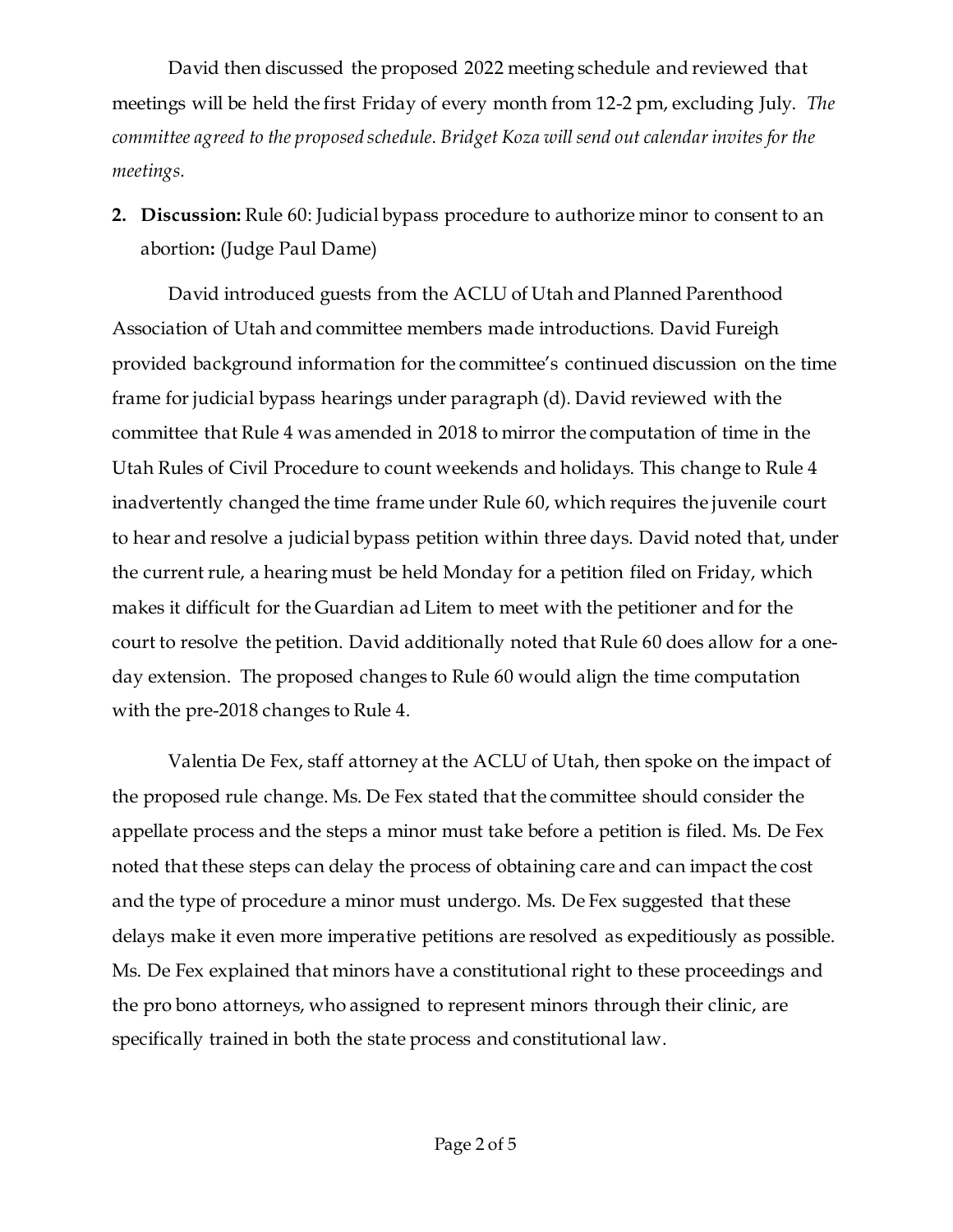Annabel Sheinberg, Vice President External Affairs, Planned Parenthood Association of Utah, provided additional details on the steps a minor must take. Ms. Sheinberg noted that a minor must: find a provider, find a judicial advocate, complete the state mandated module, and wait the statutorily required 72 hours before obtaining further care. Ms. Sheinberg additionally noted that an individual can only receive a medication abortion up to 11 weeks. Ms. De Fex also explained the role of pro bono counsel and that it takes additional days to assign pro bono counsel and for counsel to meet with the minor.

The committee then proceeded to have a lengthy discussion on the proposed rule change. Mikelle Ostler made a recommendation to have the forms committee revise the petition to include a section for a petitioner to indicate whether there is a need to have the petition heard expeditiously. David noted that the petitions have to be heard expeditiously under the rule and case law. David then made a recommendation to revise the time frame so there is at least one business day between the filing and the hearing. The committee also discussed how often guardians ad litem are appointed in these rare proceedings and their ability to communicate with the petitioner before the hearing. After further discussion on the frequency of these cases and the impact of the proposed rule change, the committee agreed to take David's recommendation under consideration. *The committee agreed to put this agenda item on the February 4, 2022 meeting and for Judge Paul Dame to draft proposed language based on David's recommendation. Judge Paul Dame also agreed to meet with the judge who suggested the rule change, and Matthew Johnson agreed to reach out to other guardians ad litem for additional input.* 

**3. Action:** Rule 27A. Admissibility of statements given by minors; Rule 37. Child protective orders; Rule 45. Pre–Disposition Reports and Social Studies; and Rule 55. Transfer of minors who present a danger in detention**:** (Bridget Koza)

Bridget Koza reviewed with the committee that Rule 27A, 37, 45, and 55 went out for public comment on October 19, 2021. The comment period closed on December 3, 2021 and no comments were received. *Judge Dame motioned to present Rule 27A (Draft October*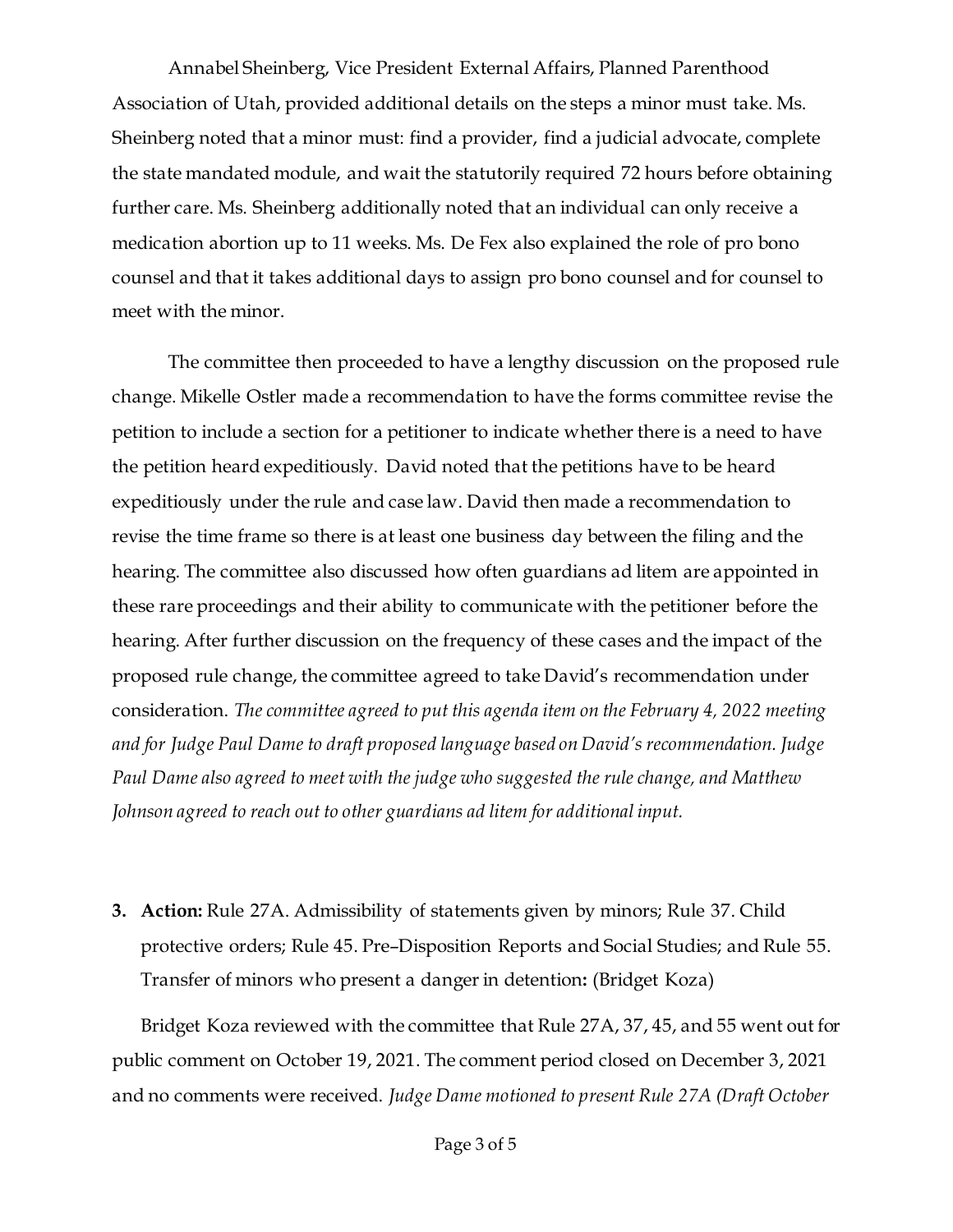*1, 2021), Rule 37 (Draft October 1, 2021), Rule 45 (Draft October 1, 2021), and proposed repeal of Rule 55 (Draft October 1, 2021) to the Supreme Court for final publication effective immediately. Judge Jensen seconded the motion and it passed unanimously.*

#### **4. Discussion:** Rule 25: Pleas and Rule 25A: Withdrawal of Plea: (Bridget Koza)

The committee continued to discuss proposed changes to Rules 25 and 25A. The committee first discussed Rule 25. Judge Paul Dame initially recommended changed "When denial is entered" to "When a denial is entered" in paragraph (b). The committee then proceeded to discuss Bill Russell's proposal to Rule 25. In a January 6, 2021 email, Bill proposed adding a paragraph (e) to set forth a conceptual framework for a Rule 25(f) plea and for resolutions based on compliance or lack thereof. Bill Russell proposed the following language:

"If the court delays entry of a minor's plea as described in Utah Code Section 80-6-306(2), the court shall thereafter enter its finding as to whether or not the conditions of the delayed plea have been completed. Such finding may be entered upon the motion of any party or on the court's own motion, and after notice of and opportunity to be heard on the motion as described in these rules. Based on such finding, the court shall then proceed to modify the conditions, extend the time in which the minor may complete the conditions, enter the plea and proceed to disposition, or dismiss the petition."

Judge Paul Dame commented that there would not be a consensus among judges regarding this issue and that it should be left to the judge's discretion. Judge Dame also stated Utah Code Section 77-2a-4, on violations of please in abeyance agreements, can be used as procedural guidance.

Bill Russell then explained that, in his experience, the resolution of Rule 25(f) pleas have not been treated uniformly. Arek Butler and Mikelle Ostler also agreed that it would be better to have guidelines. The committee then had a lengthy discussion on the practice across the state and whether the procedure in Section 77-2a-4 should be followed, specifically, whether an affidavit needs to be filed with a motion. *The committee agreed to have Bill Russell, Judge Paul Dame, and Chris Yanelli work on proposed*